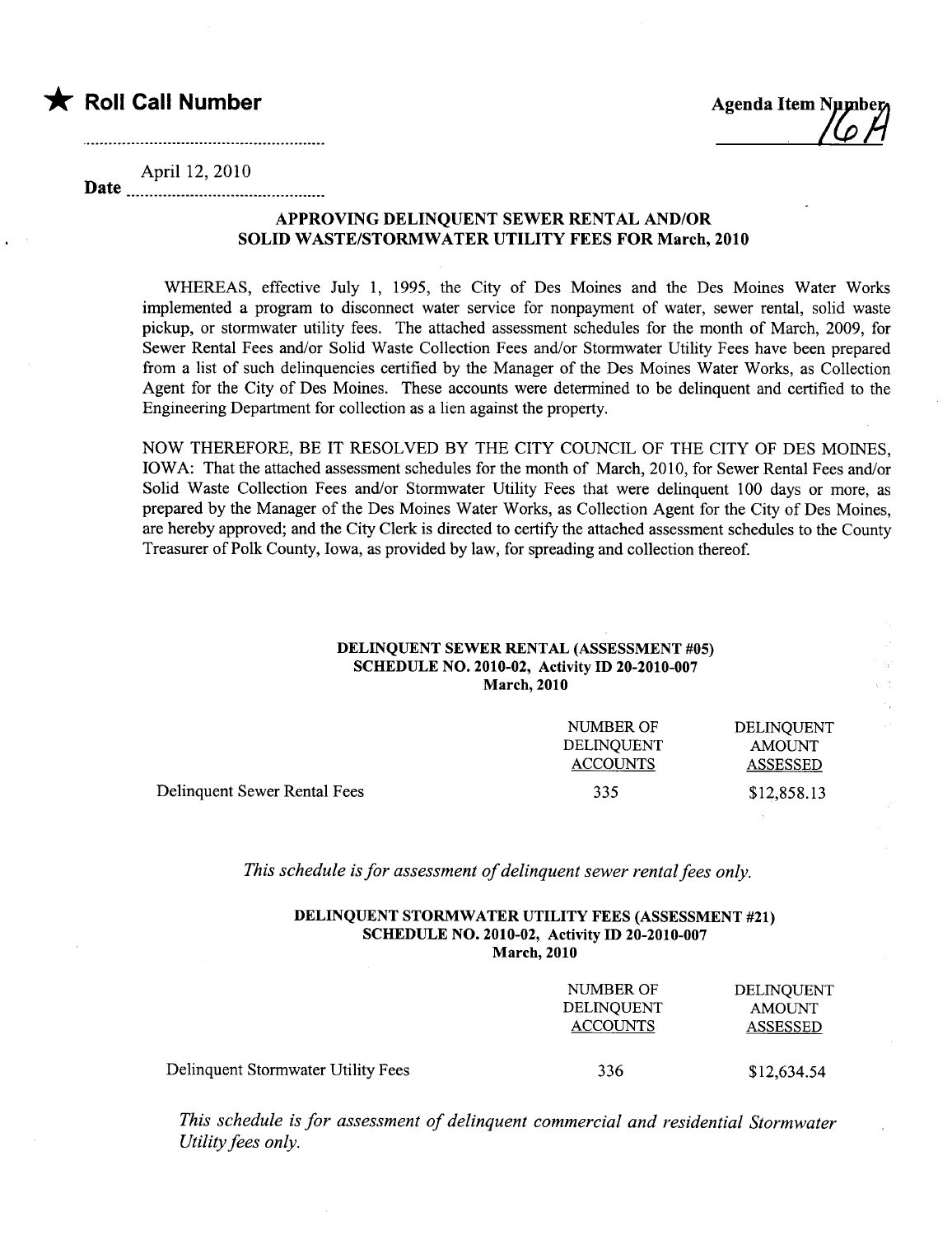

 $\cancel{\mathcal{Z}}$  2

 $\bar{1}$ 

 $\mathcal{U}$ .  $\mathcal{A}$ 

**Date** April 12, 2010 . . . . . . . . .

#### DELINQUENT SOLID WASTE FEES (ASSESSMENT #17) SCHEDULE NO. 2010-02, Activity ID 20-2010-007 March, 2010

|                             | NUMBER OF<br><b>DELINOUENT</b><br><b>ACCOUNTS</b> | <b>DELINQUENT</b><br>AMOUNT<br>ASSESSED |
|-----------------------------|---------------------------------------------------|-----------------------------------------|
| Delinquent Solid Waste Fees | 345                                               | \$17,681.69                             |

This schedule is for assessment of delinquent residential Solid Waste Utilty fees only.

| Moved by              |                          | to adopt. |
|-----------------------|--------------------------|-----------|
| <b>FORM APPROVED:</b> | Hushley Vindert<br>TE 11 |           |

Kathleen Vanderpool Deputy City Attorney

| <b>COUNCIL ACTION</b> | <b>YEAS</b> | <b>NAYS</b> | <b>PASS</b> | <b>ABSENT</b>   | <b>CERTIFICATE</b>                                                                                 |  |  |
|-----------------------|-------------|-------------|-------------|-----------------|----------------------------------------------------------------------------------------------------|--|--|
| <b>COWNIE</b>         |             |             |             |                 |                                                                                                    |  |  |
| <b>COLEMAN</b>        |             |             |             |                 | I, DIANE RAUH, City Clerk of said City hereby                                                      |  |  |
| <b>GRIESS</b>         |             |             |             |                 | certify that at a meeting of the City Council of                                                   |  |  |
| <b>HENSLEY</b>        |             |             |             |                 | said City of Des Moines, held on the above date,<br>among other proceedings the above was adopted. |  |  |
| <b>MAHAFFEY</b>       |             |             |             |                 |                                                                                                    |  |  |
| <b>MEYER</b>          |             |             |             |                 | IN WITNESS WHEREOF, I have hereunto set my                                                         |  |  |
| <b>MOORE</b>          |             |             |             |                 | hand and affixed my seal the day and year first<br>above written.                                  |  |  |
| <b>TOTAL</b>          |             |             |             |                 |                                                                                                    |  |  |
| <b>MOTION CARRIED</b> |             |             |             | <b>APPROVED</b> |                                                                                                    |  |  |
|                       |             |             |             |                 |                                                                                                    |  |  |
|                       |             |             |             |                 |                                                                                                    |  |  |
|                       |             |             |             | Mayor           | <b>City Clerk</b>                                                                                  |  |  |